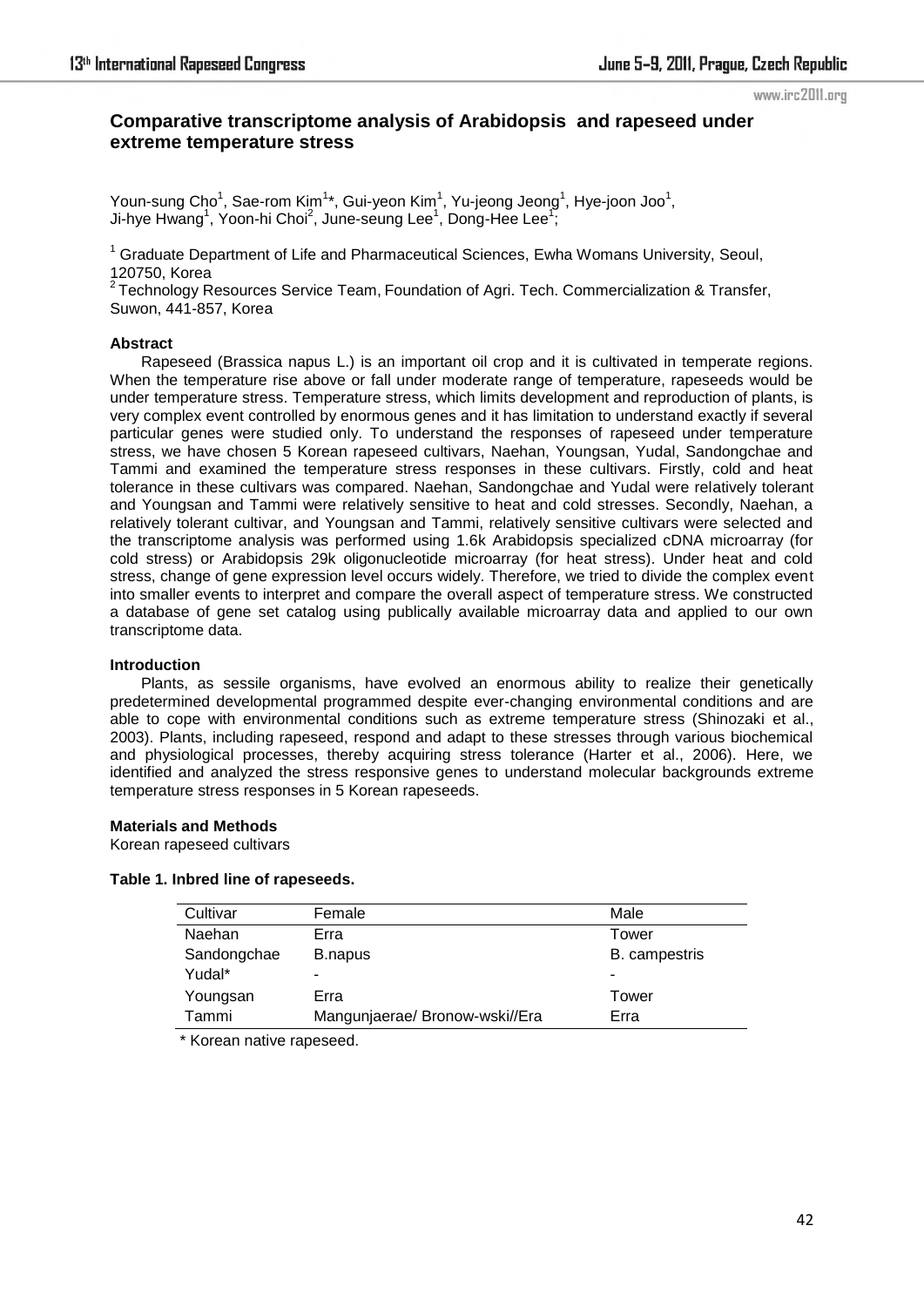www.irc2011.org

Freezing & Heat stress tolerance assay

The stress profile tests were performed acording to the following schemes.



Cold stress treatment - - - - Heat stress treatment -

Analysis of gene expression profile of rapeseed under extreme temperature stress

To monitor the changes of gene expression profile in response to extreme temperature stress treatment, RNA was prepared from rapeseed rosette leaves at various time point of stress treatment (0℃ for cold stress, 45℃ for heat stress). Microarray analysis was performed using 1.6k Arabidopsis specialized cDNA microarray for cold stress or Arabidopsis 29k oligonucleotide microarray for heat stress, and using. Microarray data were analyzed using GSEA method (http://broad.mit.edu/gsea) with co-expression gene set (Reiner et al., 2003, Subramanian et al., 2005).

## **Results & Discussion**

Cold & Heat stress tolerance of 5 Korean rapeseed cultivars



**Figure 1. Physiology test under extreme temperature stresses.** (A) 3-week-old rapeseeds were treated cold stress. (B) Survival rate after cold stress. (C) 3-weeks-old rapeseeds were treated heat stress. (D) Survival rate after heat stress.

## - **Conclusion**

Cold tolerance : Naehan ≥ Sandongchae >Yudal ≥ Arabidopsis > Youngsan > Tammi. Heat tolerance : Naehan ≥ Sandongchae > Yudal ≥ Youngsan > Tammi.

Analysis of gene expression of rapeseed under extreme temperature stresses.

- **Result** 

Microarray analysis was performed using 1.6k Arabidopsis. cDNA chip for cold stress or using. 29k Arabidopsis oligonucleotide microarray chip for heat stress (Table2).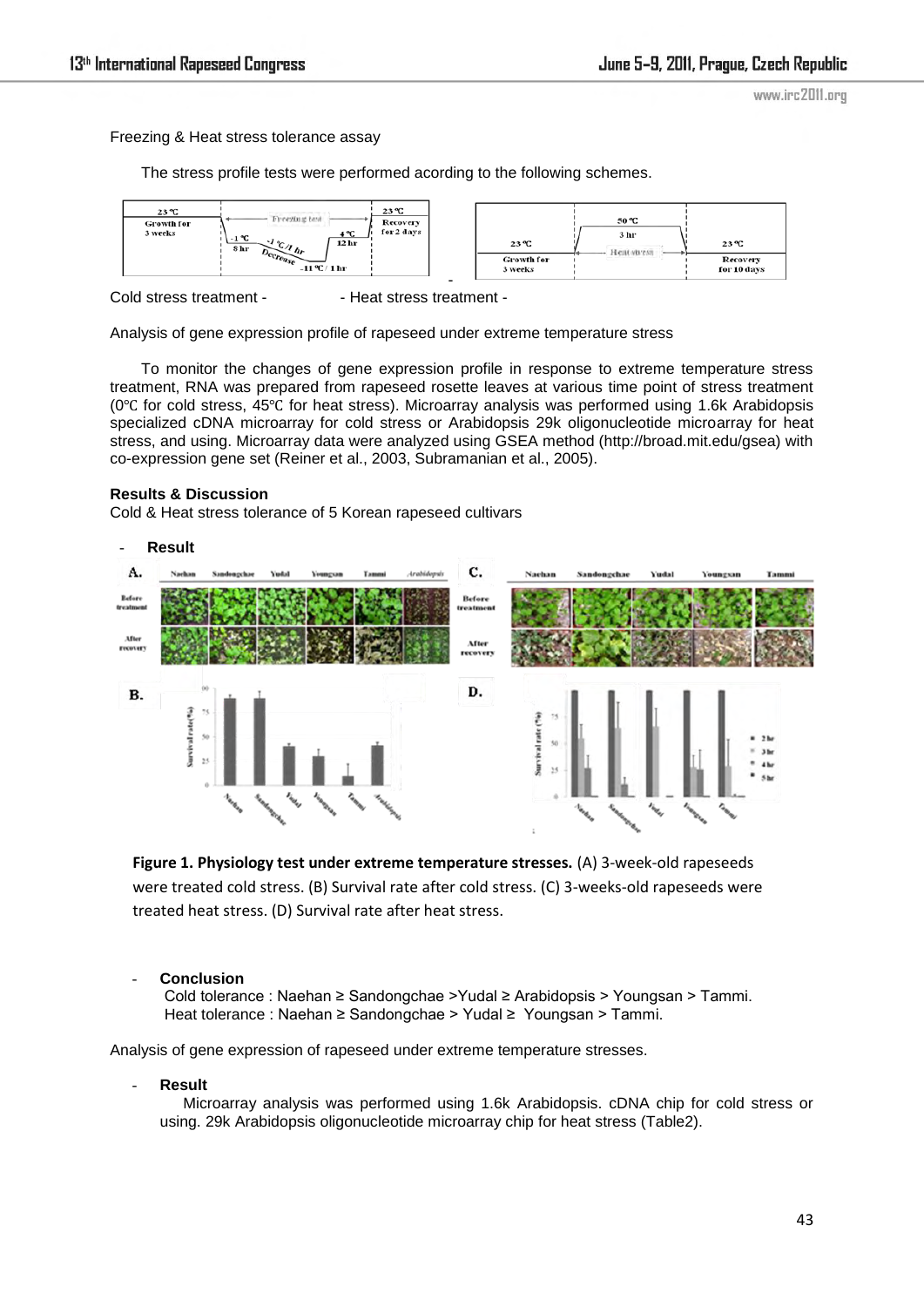www.irc2011.org

| Table 2. List of microarray data obtained in this study |
|---------------------------------------------------------|
| (A) Cold stress response                                |

| Test ID    | Cultiva     | Treat<br>condition | Test<br>ID | Cultivar | Treat<br>condition | <b>Test ID</b> | Cultivar        | Treat<br>condition |
|------------|-------------|--------------------|------------|----------|--------------------|----------------|-----------------|--------------------|
| #1         | Naeha<br>n  | Cold 1 hr          | #11        | Youngsan | Cold 1 hr          | #21            | Sandongch<br>ae | Cold 1 hr          |
| #2         | Naeha<br>n. | Cold 3 hr          | #12        | Youngsan | Cold 3 hr          | #22            | Sandongch<br>ae | Cold 3 hr          |
| #3         | Naeha<br>n  | Cold 8 hr          | #13        | Youngsan | Cold 8 hr          | #23            | Sandongch<br>ae | Cold 8 hr          |
| #4         | Naeha<br>n. | Cold<br>24<br>hr   | #14        | Youngsan | Cold 24 hr         | #24            | Sandongch<br>ae | Cold 24 hr         |
| #5         | Naeha<br>n. | Cold<br>72<br>hr   | #15        | Youngsan | Cold 72 hr         | #25            | Sandongch<br>ae | Cold 72 hr         |
| #6         | Tammi       | Cold 1 hr          | #16        | Yudal    | Cold 1 hr          | #26            | Arabidopsis     | Cold 1 hr          |
| #7         | Tammi       | Cold 3 hr          | #17        | Yudal    | Cold 3 hr          | #27            | Arabidopsis     | Cold 3 hr          |
| #8         | Tammi       | Cold 8 hr          | #18        | Yudal    | Cold 8 hr          | #28            | Arabidopsis     | Cold 8 hr          |
| #9         | Tammi       | Cold<br>24<br>hr   | #19        | Yudal    | Cold 24 hr         | #29            | Arabidopsis     | Cold 24 hr         |
| #10        | Tammi       | 72<br>Cold<br>hr   | #20        | Yudal    | Cold 72 hr         | #30            | Arabidopsis     | Cold 72 hr         |
| $\sqrt{2}$ |             |                    |            |          |                    |                |                 |                    |

**(B)** Heat stress response

| <b>Test</b><br>ID | Cultiva    | Treat<br>condition | Test<br>ID | Cultivar | Treat<br>condition | <b>Test</b><br>ID | Cultivar        | Treat<br>condition |
|-------------------|------------|--------------------|------------|----------|--------------------|-------------------|-----------------|--------------------|
| #31               | Naeha<br>n | Heat 0 hr          | #36        | Tammi    | Heat 24hr          | #41               | Yudal           | Heat 3 hr          |
| #32               | Naeha<br>n | Heat 3 hr          | #37        | Youngsan | Heat 0 hr          | #42               | Yudal           | Heat 24hr          |
| #33               | Naeha<br>n | Heat<br>24hr       | #38        | Youngsan | Heat 3 hr          | #43               | Sandongch<br>ae | Heat 0 hr          |
| #34               | Tammi      | Heat 0 hr          | #39        | Youngsan | Heat 24hr          | #44               | Sandongch<br>ae | Heat 3 hr          |
| #35               | Tammi      | Heat 3 hr          | #40        | Yudal    | Heat 0 hr          | #45               | Sandongch<br>ae | Heat 24hr          |

\*All microarray experiments performed in duplicate.

We counted the number of up or down-regulated genes, and then only genes induced or repressed more than 2-fold were considered to minimize the number of false positives related to data varieties due to extreme temperature stresses.



Figure 2. Hierarchical Clustering in rapeseed. (A) Hierarchical clustering analysis of gene expression patterns under cold stress condition rapeseed and Arabidopsis. (B) Hierarchical clustering analysis of gene expression patterns under heat stress condition rapeseed.